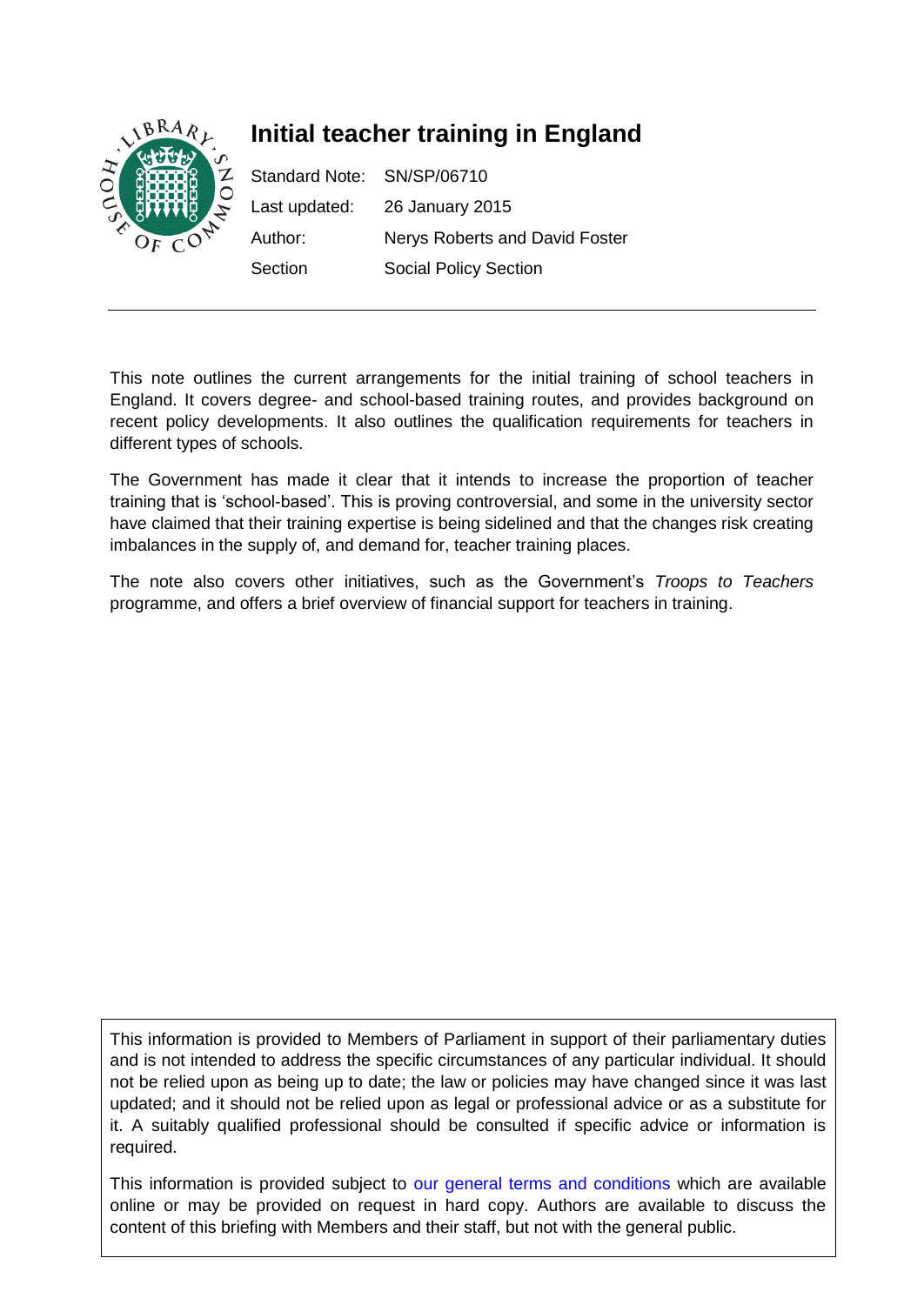# **Contents**

| 1           |                                               | <b>Coalition policy on teacher training</b>                                  | 3              |  |  |  |
|-------------|-----------------------------------------------|------------------------------------------------------------------------------|----------------|--|--|--|
|             | 1.1                                           | Recruitment and effect on pattern of ITT provision                           | 4              |  |  |  |
|             |                                               | Government's position                                                        | 5              |  |  |  |
|             | 1.2                                           | Carter review of initial teacher training                                    | $\overline{7}$ |  |  |  |
|             |                                               | Government response                                                          | 8              |  |  |  |
|             | 1.3                                           | Cost effectiveness of different teacher training routes - IFS report         | 8              |  |  |  |
| $\mathbf 2$ |                                               | Qualification requirements for teachers in schools in England                | 9              |  |  |  |
| 3           | <b>Teacher training pathways</b>              |                                                                              |                |  |  |  |
|             | 3.1                                           | <b>School Direct</b>                                                         | 10             |  |  |  |
|             | 3.2                                           | School-centred initial teacher training (SCITT)                              | 11             |  |  |  |
|             | 3.3                                           | <b>Teach First</b>                                                           | 11             |  |  |  |
|             | 3.4                                           | <b>Troops to Teachers</b>                                                    | 12             |  |  |  |
|             | 3.5                                           | Researchers in schools                                                       | 12             |  |  |  |
|             | 3.6                                           | University and college-based routes - undergraduate and postgraduate degrees |                |  |  |  |
|             |                                               | with Qualified Teacher Status (QTS)                                          |                |  |  |  |
|             | 3.7                                           | General entry requirements for ITT and the professional studies tests        | 13             |  |  |  |
| 4           | <b>Financial support for trainee teachers</b> |                                                                              |                |  |  |  |
|             | 4.1                                           | Undergraduate trainees                                                       | 14             |  |  |  |
|             | 4.2                                           | Postgraduate trainees                                                        | 14             |  |  |  |
|             |                                               | <b>Bursaries</b>                                                             | 14             |  |  |  |
|             |                                               | Scholarships                                                                 | 15             |  |  |  |
|             |                                               | Other loans and grants                                                       | 15             |  |  |  |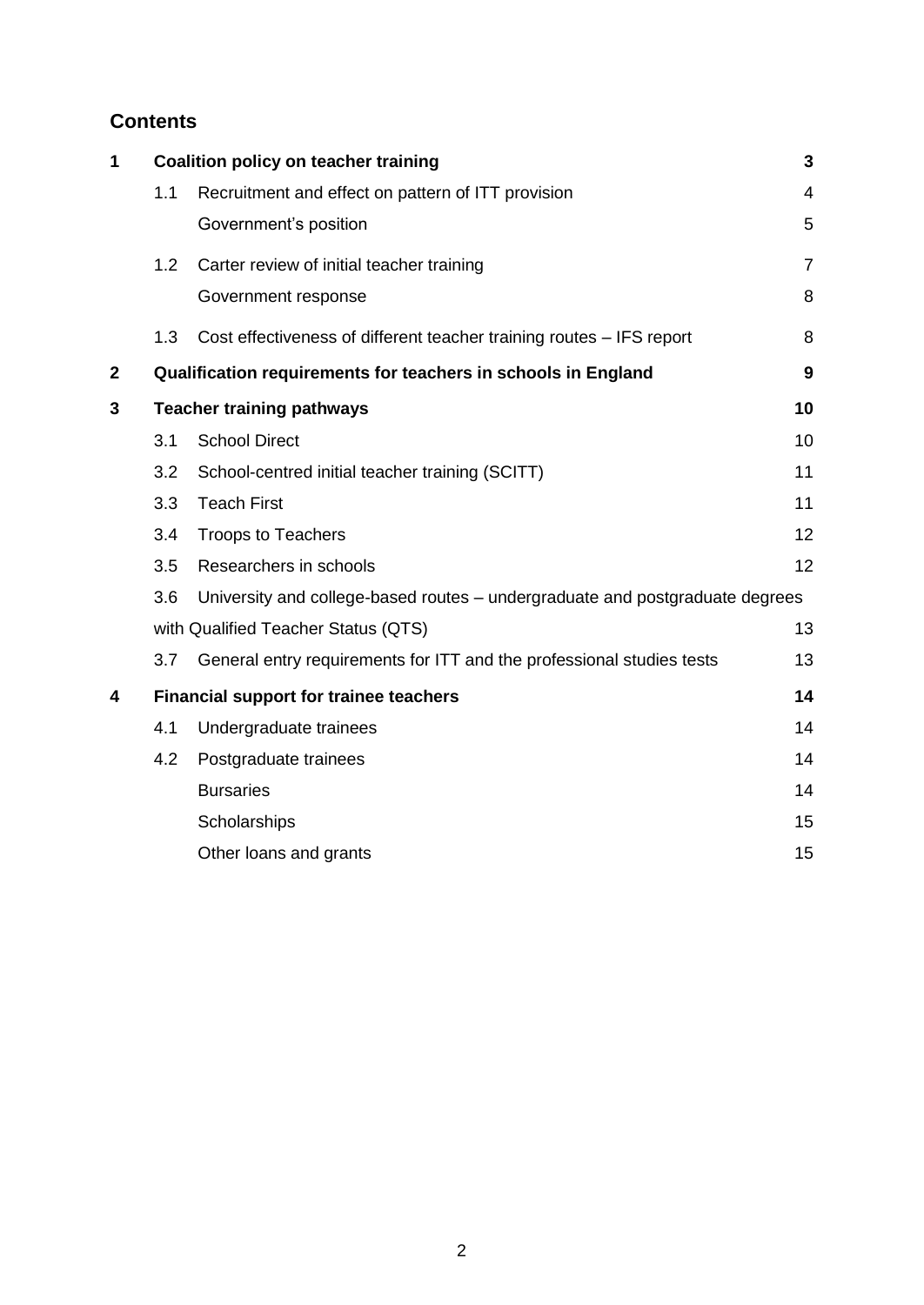# <span id="page-2-0"></span>**1 Coalition policy on teacher training**

In November 2010, the Government published a White Paper, *[The Importance of Teaching,](http://www.education.gov.uk/schools/toolsandinitiatives/schoolswhitepaper/b0068570/the-importance-of-teaching)*  which proposed significant reforms to teacher training and development, as well as to the wider school system.<sup>1</sup> The key changes proposed in respect of initial teacher training (ITT) were summarised in Chapter Two of the White Paper:

[W]e will:

- Continue to raise the quality of new entrants to the teaching profession, by: ceasing to provide Department for Education funding for initial teacher training for those graduates who do not have at least a 2:2 degree, expanding Teach First: offering financial incentives to attract more of the very best graduates in shortage subjects into teaching; and enabling more talented career changers to become teachers.
- Reform initial teacher training so that more training is on the job, and it focuses on key teaching skills including teaching early reading and mathematics, managing behaviour and responding to pupils' Special Educational Needs.
- Create a new national network of Teaching Schools, on the model of teaching hospitals, giving outstanding schools the role of leading the training and professional development of teachers and head teachers.
- Give schools more freedom to reward good performance and make it easier for them to tackle poor performance by extending pay flexibilities and simplifying performance management and capability procedures.
- Increase the number of Local and National Leaders of Education: excellent head teachers who provide support to other schools.
- Dramatically reduce bureaucracy, cutting out unnecessary duties, requirements, guidance and red tape.<sup>2</sup>

In June 2011, the Department for Education (DfE) gave further detail on its plans in a consultation document, *[Training our next generation of outstanding teachers](http://media.education.gov.uk/assets/files/pdf/t/training%20our%20next%20generation%20of%20outstanding%20teachers.pdf)*, and an [Implementation plan](https://www.gov.uk/government/uploads/system/uploads/attachment_data/file/181154/DFE-00083-2011.pdf) followed in November 2011, which provided a timetable of the changes.<sup>3</sup> Key announcements included:

- A significant expansion of the Teach First programme
- Launch of the School Direct programme and increased prioritisation of ITT funding on providers that are successful at involving schools in training programmes.
- The launch of the Troops to Teachers programme for ex- service personnel
- Ongoing reform of Ofsted's inspection framework for ITT providers
- Making successful completion of professional skills tests (literacy and numeracy qualifications) a prerequisite for beginning an ITT course.

<sup>1</sup> DfE, *[The Importance of Teaching](http://www.education.gov.uk/schools/toolsandinitiatives/schoolswhitepaper/b0068570/the-importance-of-teaching)*. *The Schools White Paper,* November 2010, Cm 7980

<sup>2</sup> *Ibid*., pp 20

<sup>3</sup> DfE, *Training our next generation of outstanding teachers. [An improvement strategy for discussion](http://media.education.gov.uk/assets/files/pdf/t/training%20our%20next%20generation%20of%20outstanding%20teachers.pdf)*, June 2011.

DfE, *[Training our next generation of outstanding teachers. An implementation plan.](https://www.gov.uk/government/uploads/system/uploads/attachment_data/file/181154/DFE-00083-2011.pdf) November 2011, p15-16.*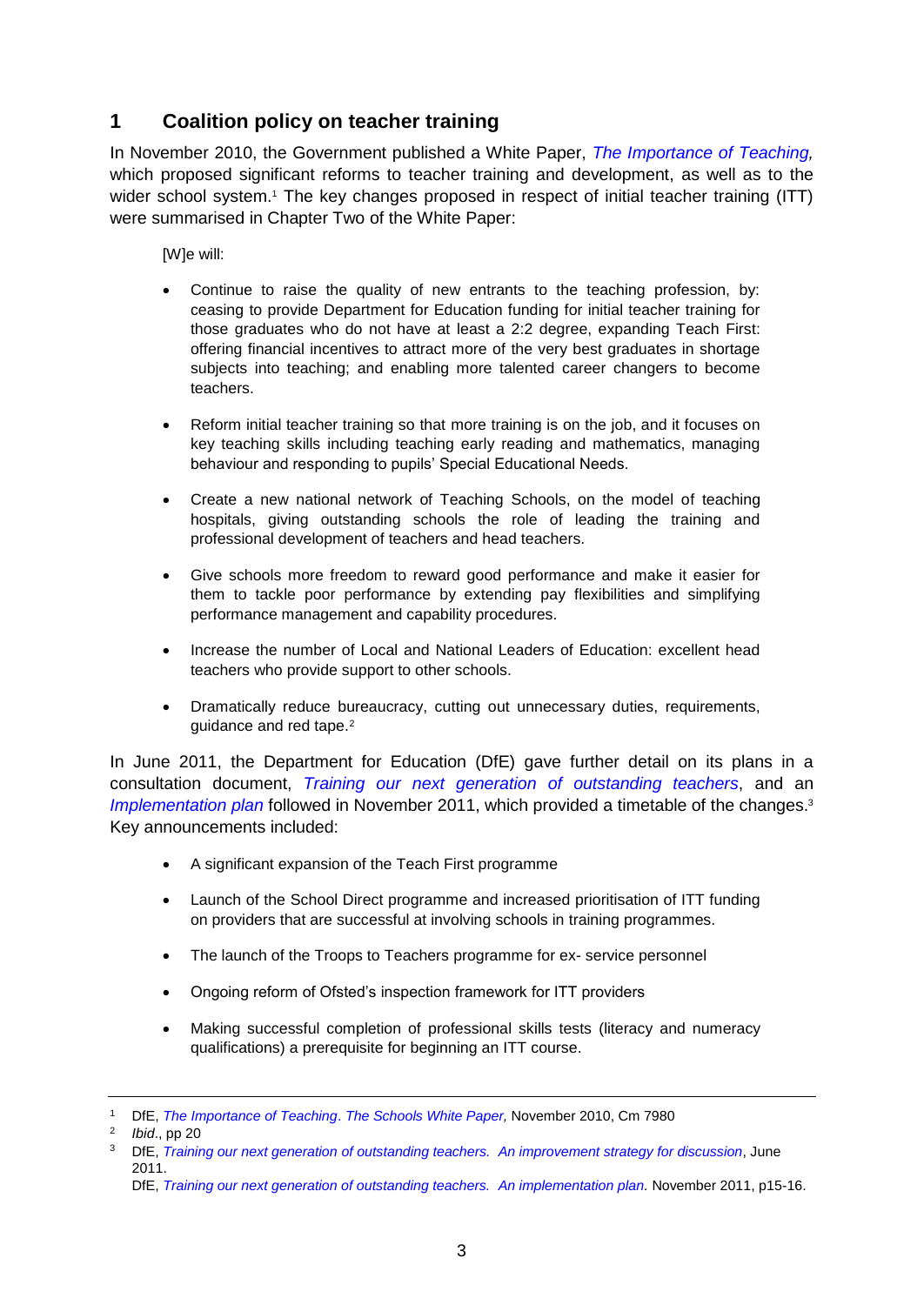- More targeting of student financial support on student teachers in particular subject areas, and on those with higher pass marks for their first degrees.
- Launching a small number of University Training Schools, which will deliver three core functions: teaching children; training teachers; and undertaking research.

#### <span id="page-3-0"></span>**1.1 Recruitment and effect on pattern of ITT provision**

The changes, and subsequent expansion of the *School Direct* programme in particular, have been controversial. Concerns have been raised about the potential for local mismatches of supply and demand of training places – and the sustainability of some university-centred provision.<sup>4</sup>

On 22nd March 2013, the schools' inspectorate, Ofsted, published a [press release](http://www.ofsted.gov.uk/news/school-led-partnerships-setting-benchmark-for-high-quality-teacher-training-0) and accompanying headline data reporting the outcome of recent ITT provider inspections. <sup>5</sup> The inspections in question were undertaken after the introduction of a new inspection framework in September 2012. In the press release, Ofsted commented on the apparent success of school-centred training programmes:

Every one of the providers to have received the highest grade is a small employmentbased partnership with schools centrally involved. Some of these have recently achieved school-centred initial teacher training (SCITT) status from the Teaching Agency. Their training programmes are designed and delivered by groups of neighbouring schools.

None of the higher education institutions - which have traditionally provided the majority of teacher training - inspected so far has been awarded an outstanding judgement for overall effectiveness. However, one of the outstanding employmentbased partnerships, the London East Consortium, is part of the University of Cumbria's initial teacher training provision.

No provider previously judged outstanding under the old framework has retained this top grade to date....

'Those providers which have earned the highest grade since last autumn really stand out from the rest. It is significant that all the outstanding training our inspectors have found so far is being led by consortia of neighbouring schools, with trainees taught by experienced, practising teachers.

'This suggests that the Government is right to put greater emphasis on new teachers being trained in schools where they can best develop the practical skills they will need as teachers – rather than in higher education institutions, which have traditionally trained the majority of trainees.<sup>6</sup>

On 25 March 2013, the umbrella body, the Universities Council for the Education of Teachers (UCET), wrote a [letter](http://www.ucet.ac.uk/4716) to Her Majesty's Chief Inspector of Schools, Sir Michael Wilshaw, criticising the press release as "misleading, inaccurate and inappropriately political".<sup>7</sup> A [further letter](http://www.ucet.ac.uk/4724) was sent by UCET to the then Secretary of State, Michael Gove, and the

6 *Ibid*.

<sup>4</sup> For example, see Guardian, 2 July, 2013

<sup>5</sup> Ofsted, ['School-led partnerships setting benchmark for high quality teacher training',](http://www.ofsted.gov.uk/news/school-led-partnerships-setting-benchmark-for-high-quality-teacher-training-0) 22 March 2013.

<sup>7</sup> UCET, *'*[UCET objects to Ofsted press release',](http://www.ucet.ac.uk/4716) 23 March 2013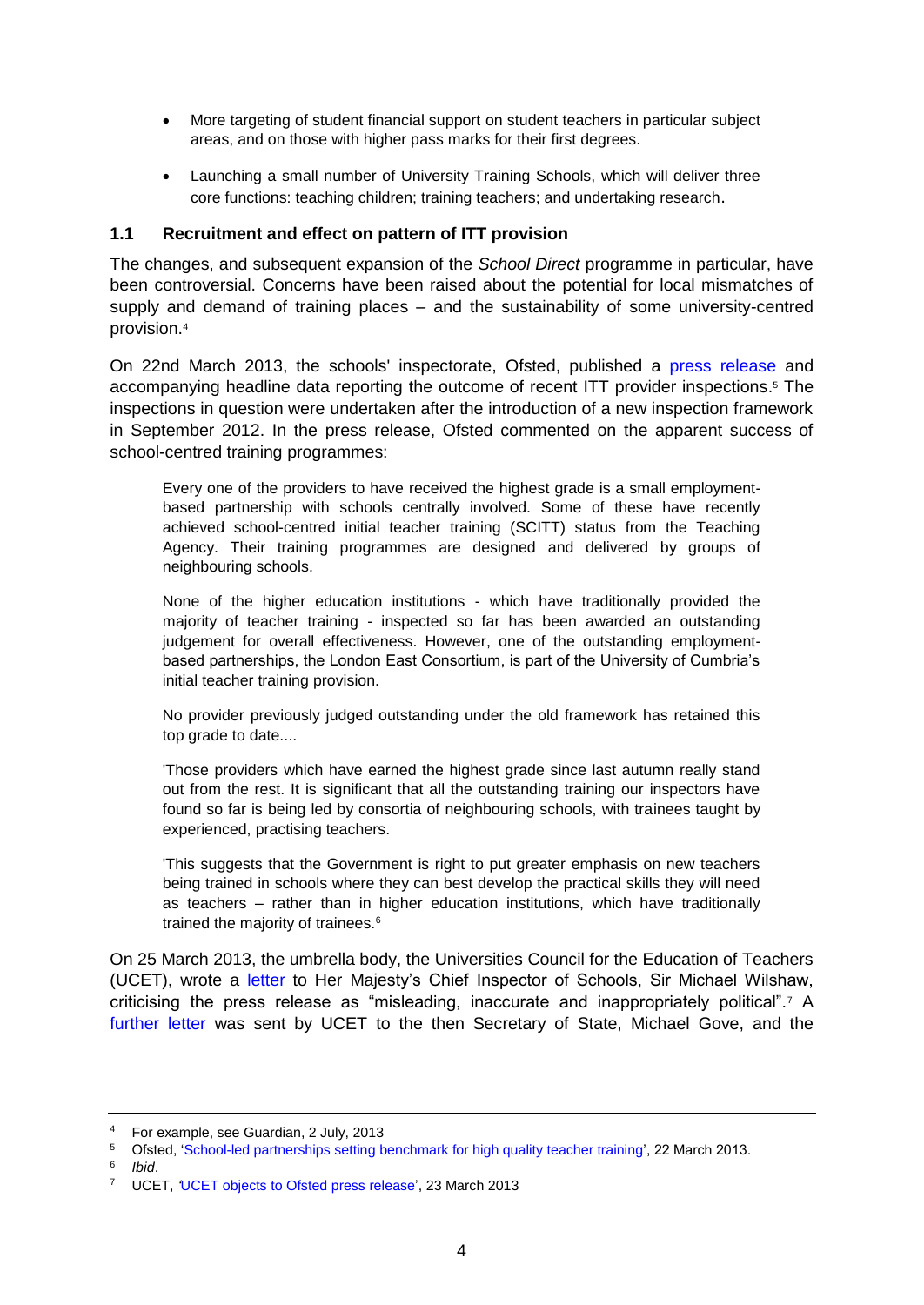Minister for Schools, David Willets, on 27 March 2013 asking for clarification on universities' role in teacher education.<sup>8</sup>

In October 2014, Universities UK published [a report on the impact of initial teacher training](http://www.universitiesuk.ac.uk/highereducation/Documents/2014/ImpactOfITTreformsOnEnglishHEIs.pdf)  [reforms on higher education institutions.](http://www.universitiesuk.ac.uk/highereducation/Documents/2014/ImpactOfITTreformsOnEnglishHEIs.pdf) An article on the TES website summarised the report's concerns:

In a new report, Universities UK raises concerns about the impact of the government's decision to give schools more say in the recruiting and training of staff. It says that if the pace of change continues, it could create problems in training enough teachers.

Since 2012/13, initial teacher training has undergone a radical shake-up, with an increasing number of training places going to the new School Direct programme, rather than universities.

Under School Direct, schools take the lead in taking on trainees. But this has led to "instability" for many universities, with the numbers of training places allocated directly to institutions falling by 23 per cent in three years, says Universities UK.

While School Direct has been more successful in recruiting trainee English and history teachers, it has been less successful for science, technology, engineering and maths (STEM) subjects, the report says.

"This has contributed to a shortfall in the number of trainee teachers recruited into several subject areas, such as mathematics and physics," it says.

"There are concerns, therefore, that, as the government pursues its ambition for a school-led system, the pace of change could create teacher supply issues in the future if university-delivered training becomes unsustainable."<sup>9</sup>

In his annual report for 2013/14, published in December 2014, Sir Michael Wilshaw, the chief inspector of schools, also stated that he was concerned about teacher supply:

While it is encouraging that newly qualified teachers are of an increasingly high calibre, I am concerned about teacher supply. In short, the problem is not one of the quality of new entrants to the profession, but of quantity and distribution.

Overall, the number of entrants into teacher training has fallen by 17% since 2009/10 and was 7% below the number of places needed in 2014/15. Numbers of secondary trainees have seen the largest falls (8,000 fewer trainee teachers this year compared with 2009/10) and there are persistent problems in key secondary subjects such as mathematics and physics.<sup>10</sup>

#### <span id="page-4-0"></span>*Government's position*

In response to a parliamentary question of 18 November 2014 the Schools Minister, David Laws, stated that higher education institutions continued to play a lead role in ITT:

Universities continue to play a lead role in initial teacher training. Higher education institutions (HEIs) are expected to be involved in 82% of all teacher training places for 2014-15.

<sup>8</sup> UCET, ['UCET seeks urgent ministerial clarification on universities and teacher education',](http://www.ucet.ac.uk/4724) 27 March 2013

<sup>&</sup>lt;sup>9</sup> Tes, ["School Direct causing shortage of maths and science teachers, report claims"](https://news.tes.co.uk/b/news/2014/10/29/school-direct-causing-shortage-of-maths-and-science-teachers-report-claims.aspx), 30 October 2014. <sup>10</sup> Ofsted, *[The Annual Report of Her Majesty's Chief Inspector of Education, Children's Services and Skills](https://www.gov.uk/government/uploads/system/uploads/attachment_data/file/384699/Ofsted_Annual_Report_201314_HMCI_commentary.pdf)* 

*[<sup>2013/14,</sup>](https://www.gov.uk/government/uploads/system/uploads/attachment_data/file/384699/Ofsted_Annual_Report_201314_HMCI_commentary.pdf)* December 2014, p19.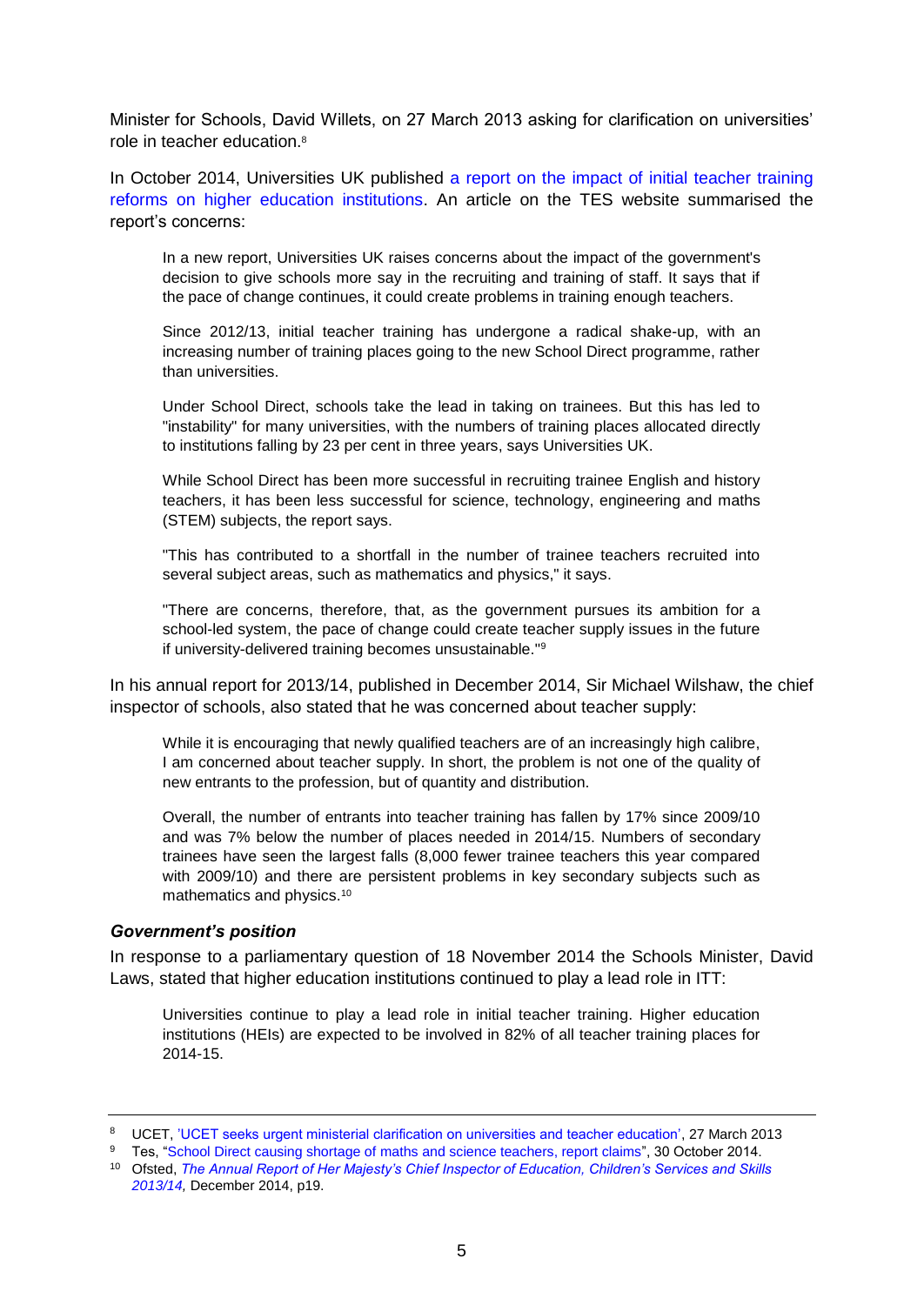As well as 22,900 provider places provisionally allocated to HEIs for the academic year 2014-15, they are also in partnership with schools to deliver seven out of 10 School Direct places, for which they receive funding.

There are many strong partnerships in place between schools and HEIs, with HEIs providing in-depth subject knowledge and access to research, and schools providing rich placements and opportunities to partner trainees with outstanding teachers.

This provides opportunities for HEIs to maintain or even increase their market share of ITT if they deliver programmes schools want, and work with them to establish highquality and sustainable courses.

Many HEI providers have already significantly increased their ITT places due to their engagement with School Direct.<sup>11</sup>

In response to a further parliamentary question in November 2014, Mr Laws provided details on the number of ITT places allocated to Schools Direct providers compared to higher education based providers since 2011/12:

|                                 | 2011/12 | 2012/13 | 2013/14 | 2014/15 | 2015/16 |
|---------------------------------|---------|---------|---------|---------|---------|
| <b>HE Providers</b>             | 28,669  | 28,841  | 26,790  | 23,095  | 22,224  |
| <b>Schools</b><br><b>Direct</b> | O       | 772     | 9,586   | 15.254  | 17,609  |

(Table from [PQ 212886 \[on teacher training\], 3 November 2014\)](http://www.parliament.uk/written-questions-answers-statements/written-question/commons/2014-11-03/212886)

Mr Laws also set out the Government's position on the supply of teachers in December 2014:

**Kevin Brennan:** To ask the Secretary of State for Education, what assessment she has made of the implications for her policies on teacher recruitment of the Chief Inspector of Schools Annual Report 2014.

**David Laws:** Provisional data in the Initial Teacher Training Census shows that 94% of targeted initial teacher training (ITT) places were filled in 2014/15. The shortfall will not result in a teacher shortage, since not all newly qualified teacher progress into teaching immediately after training, and schools can recruit teachers from other avenues. The quality of entrants to ITT remains high with 73% of all new postgraduate entrants in 2014/15 holding a 2:1 degree or higher and 17%, a new record, having a first. This confirms that teaching remains an attractive career choice for the best graduates and is recruiting well in a competitive graduate employment market.<sup>12</sup>

A Department for Education press release in December 2014 announced plans to train more maths and physics teachers over the next five years:

17,500 maths and physics teachers will be trained over the next 5 years over and above current levels, with schemes to attract more postgraduates, researchers and career-changers, and extensive retraining for non-specialist teachers.

<sup>11</sup> [HC Deb 18 November 2013 c747-8W](http://www.publications.parliament.uk/pa/cm201314/cmhansrd/cm131118/text/131118w0004.htm#1311199000433)

<sup>12</sup> [PQ 218427 \[on teacher recruitment\], 11 December 2014.](http://www.parliament.uk/written-questions-answers-statements/written-question/commons/2014-12-11/218427)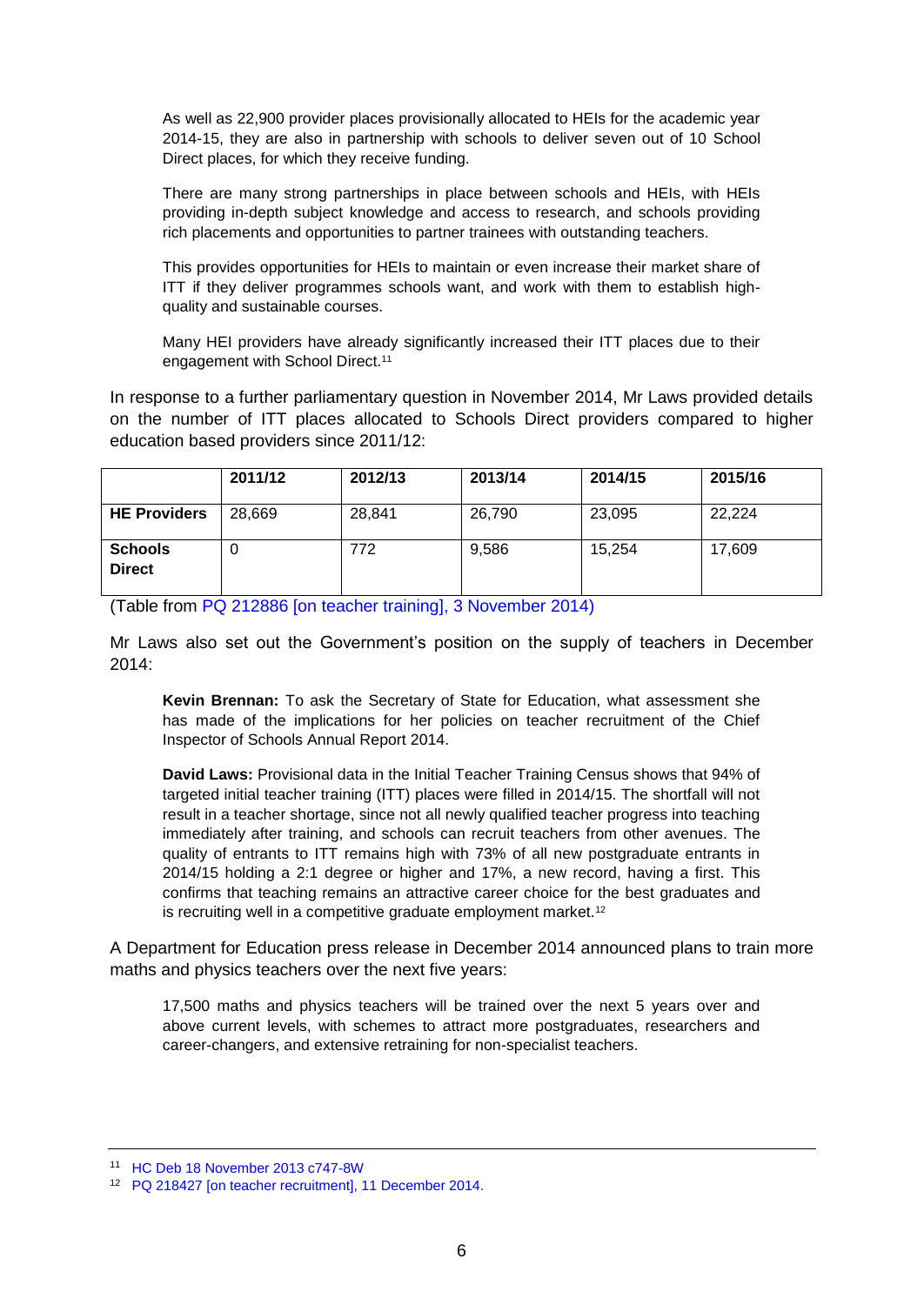The scheme will cost £67 million and will include a programme to offer school leavers a bursary to help pay for university, in return for a commitment to become a teacher when they graduate with a maths or physics degree.<sup>13</sup>

The press release stated that the new programmes will retrain 15,000 existing teachers and recruit up to 2,500 additional specialist teachers over the next Parliament, on top of existing plans.<sup>14</sup>

In an article in the Daily Telegraph in January 2015 the Chief Executive of the National College for Teaching and Leadership, Charlie Taylor, was reported as stating that children should be "talent-spotted" and identified as future teachers while at primary school. Mr Taylor said that those identified should then be given the chance to work as classroom assistants to get a sense of what being a teacher feels like.<sup>15</sup>

## <span id="page-6-0"></span>**1.2 Carter review of initial teacher training**

On 1 May 2014 the then Secretary of State for Education, Michael Gove, appointed Sir Andrew Carter to chair an independent review of ITT courses. The purpose of the review was to:

- define effective ITT practice
- assess the extent to which the current system delivers effective ITT
- recommend where and how improvements could be made
- recommend ways to improve choice in the system by improving the transparency of course content and methods. 16

A [call for evidence was issued](https://www.gov.uk/government/uploads/system/uploads/attachment_data/file/346051/Consultation_Document_-_Carter_Review_Final.pdf) on 20 August 2014 and the consultation closed on 22 September 2014.<sup>17</sup> The review [published its report](https://www.gov.uk/government/uploads/system/uploads/attachment_data/file/396391/Carter_Review_16012015.pdf) on 19 January 2015.

The report concluded that the ITT system generally performs well and that it was difficult to draw conclusions about whether one training route is better than another. The report also made a number of conclusions and recommendations for improvement in particular areas. These included:

- There is considerable variability in ITT course content and potentially significant gaps in a range of courses. There may be a case for a better shared understanding of what the essential elements of good ITT content look like. The Department for Education should commission a sector body to develop a framework of core content for ITT.
- Of all areas of ITT content, the most significant improvements are needed for training in assessment. A central repository of resources and guidance on assessment should be developed.
- There is some reluctance towards practical approaches to training in behaviour management. Behaviour management should be prioritised within ITT programmes and it is vital that trainees receive practical advice and strategies.

<sup>13</sup> Gov.uk, ["Maths and science must be the top priority in our schools, says Prime Minister"](https://www.gov.uk/government/news/maths-and-science-must-be-the-top-priority-in-our-schools-says-prime-minister), 8 December 2014

<sup>14</sup> Gov.uk, ["Maths and science must be the top priority in our schools, says Prime Minister"](https://www.gov.uk/government/news/maths-and-science-must-be-the-top-priority-in-our-schools-says-prime-minister), 8 December 2014 <sup>15</sup> Daily Telegraph, ["Primary pupils are teachers of future"](http://www.telegraph.co.uk/education/11321045/Primary-pupils-are-teachers-of-future.html), 1 January 2015.

<sup>16</sup> DfE, *[Carter Review of Initial Teacher Training \(England\): Call for Evidence,](https://www.gov.uk/government/uploads/system/uploads/attachment_data/file/346051/Consultation_Document_-_Carter_Review_Final.pdf)* 20 August 2014, para 2.1.

<sup>17</sup> DfE, *[Carter Review of Initial Teacher Training \(England\): Call for Evidence,](https://www.gov.uk/government/uploads/system/uploads/attachment_data/file/346051/Consultation_Document_-_Carter_Review_Final.pdf)* 20 August 2014.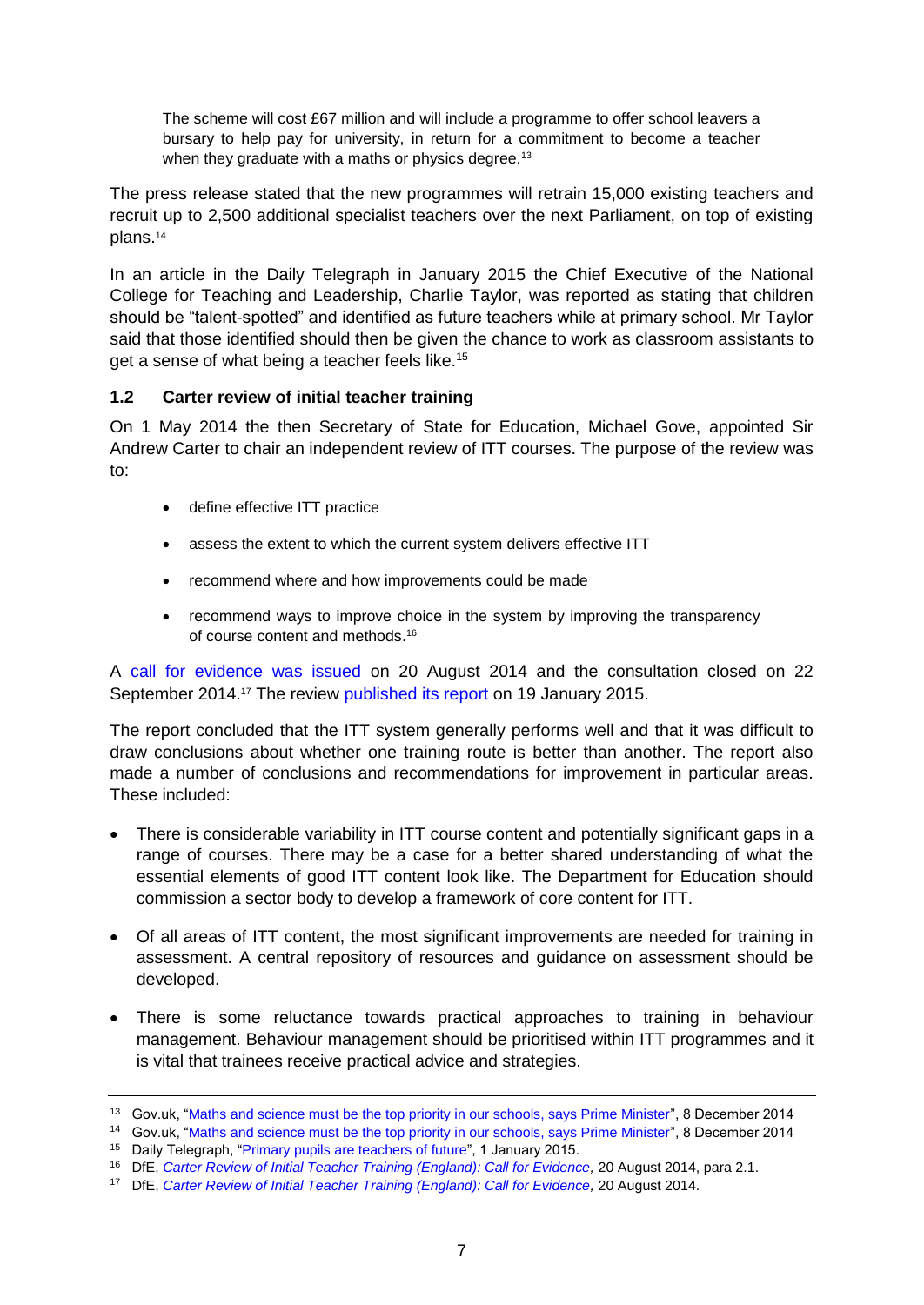- Mentoring across England is not as good as it should be. The Department for Education should commission a sector body to develop some national standards for mentors.
- Providers and trainees have expressed frustration about the skills tests (see section 3.7 below), arguing that they can lead to otherwise good candidates being lost from ITT. The Department for Education should review the effectiveness of the skills tests in selecting high quality trainees.
- The current information about routes into teaching is confusing. The NCTL's "Get into Teaching" website should be developed and expanded to signpost information that applicants should consider when making choices about ITT courses. 18

#### <span id="page-7-0"></span>*Government response*

The [Government's response to the Carter Review](https://www.gov.uk/government/news/new-headteacher-standards-and-review-of-itt-published) was also published on 19 January 2015. The response stated that, amongst other things, the Government would:

- commission an independent working group made up of expert representatives from the sector to develop a core ITT framework;<sup>19</sup>
- commission the Teaching Schools Council to develop a set of national standards for mentors; 20
- develop a page on the Get into Teaching website which will signpost relevant information for applicants to consider. 21

#### <span id="page-7-1"></span>**1.3 Cost effectiveness of different teacher training routes – IFS report**

In November 2014 the Institute for Fiscal Studies published a report into the costs and benefits of different initial teacher training routes. The report found that:

- There are few differences in the characteristics of trainees across different routes, suggesting that the most effective trainees are not attracted to a particular route.
- The average cost to government of providing student finance is between £13,000 and £18,000 per trainee for postgraduate training and between £10,000 and £27,000 for undergraduate training.
- Not accounting for non-monetary benefits, the net costs to schools are largest for Teach First (around £11,000 per placement) and lowest for university-based routes (between £400 and £1,600 per placement).
- School-based routes are thought to have a higher net benefit to the host school than university-based routes.
- For most routes, the net benefit to schools is small in comparison with the costs for central government. Teach First, where the largest net benefit to schools is reported, is an exception.<sup>22</sup>

<sup>18</sup> Sir Andrew Carter OBE, *[Carter Review of Initial Teacher Training \(ITT\),](https://www.gov.uk/government/uploads/system/uploads/attachment_data/file/396391/Carter_Review_16012015.pdf)* January 2015, p5-15

<sup>19</sup> Department for Education, *[Government response to the Carter review of initial teacher training \(ITT\),](https://www.gov.uk/government/uploads/system/uploads/attachment_data/file/396461/Carter_Review_Government_response_20150119.pdf)* January 2015, p3.

<sup>20</sup> *Ibid,* p6

<sup>21</sup> *Ibid,* p7.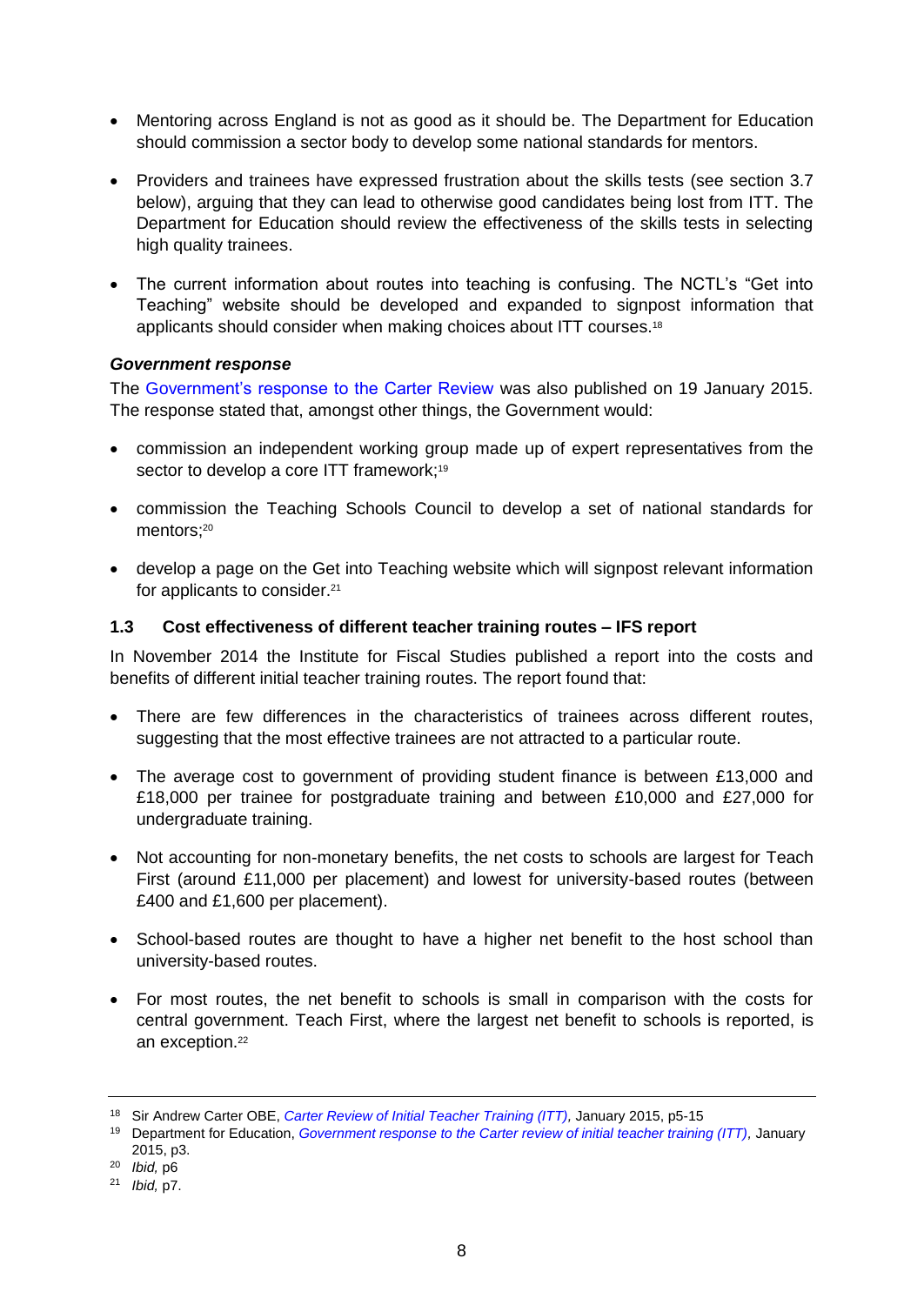## <span id="page-8-0"></span>**2 Qualification requirements for teachers in schools in England**

Teachers employed in local authority maintained schools in England are required to have Qualified Teacher Status (QTS), although certain exemptions and special arrangements apply in relation to overseas-trained teachers and some other staff – for example, those employed as 'instructors'.<sup>23</sup> Relevant regulations include the *Education (School Teachers) Qualifications Regulations 2003*, as amended, and the *Education (Specified Work) (England) Regulations 2012,* as amended. 24

The same requirement to hold QTS is not in place for free schools or for academies, unless an academy's funding agreement retains a clause to that effect. Funding agreements are agreements between the Secretary of State and the particular academy trust/body running the school and can vary between academies. On 27 July 2012, the DfE announced that new academies would be able to employ teachers without QTS, putting them in the same position as free schools. In addition, existing academies whose funding agreements retain a clause requiring the employment of qualified teachers could apply to have this condition removed.

The [DFE's Handbook for School Governors](https://www.gov.uk/government/uploads/system/uploads/attachment_data/file/352752/Governors_Handbook_2014.pdf) (published September 2014) explains the rules as follows:

#### **5.4 Teacher qualifications**

The governing body of a maintained school or non-maintained special school should be aware that teachers must hold qualified teacher status (QTS) (unless the teacher satisfies one of the requirements or conditions specified in the Schedule to the appropriate regulations). This also applies to academy trusts whose funding agreement states that any teachers that it employs must hold QTS.

Since 1 April 2012, further education teachers who have been awarded Qualified Teacher Learning and Skills (QTLS) by the Institute for Learning (IfL) and are members of the IfL are recognised as qualified teachers in schools. This will allow them to be appointed to permanent posts in maintained schools in England and they will be paid on the qualified teachers' pay scale. They will continue to be recognised as qualified school teachers providing they remain a member of the IfL.

The same statutory requirement to hold QTS is not in place for teachers employed by academies unless the academy's funding agreement retains a clause to that effect. An academy may be required through its funding agreement to employ teachers with QTS, but the department may agree to relax this requirement if requested by an academy. Even in academies, special educational needs coordinators and designated teachers for looked after children must have QTS. All teachers in special academies must hold QTS. There is no requirement for teaching staff in free schools to hold QTS.<sup>25</sup>

Teachers in the independent sector are not required to hold QTS – it is up to the schools in question to assess the teaching and other skills of the staff they employ.

 $\overline{a}$ <sup>22</sup> Institute for Fiscal Studies, *[The Costs and Benefits of Different Initial Teacher Training Routes,](http://www.ifs.org.uk/uploads/publications/comms/r100.pdf)* November 2014, p1-3.

<sup>&</sup>lt;sup>23</sup> Instructors are defined in regulation as those who "give instruction in any art or skill or in any subject or group of subjects (including any form of vocational training), where special qualifications or experience or both are required" (2[1] of Schedule to SI SI 2012/762)

<sup>24</sup> The *Education (School Teachers) Qualifications Regulations 2003*, SI 2003/1662; the *Education (Specified Work) (England) Regulations 2012* SI 2012/762

<sup>25</sup> Department for Education, *[Governors' handbook: For governors in maintained schools, academies and free](https://www.gov.uk/government/uploads/system/uploads/attachment_data/file/352752/Governors_Handbook_2014.pdf)  [schools,](https://www.gov.uk/government/uploads/system/uploads/attachment_data/file/352752/Governors_Handbook_2014.pdf)* September 2014, para 5.4.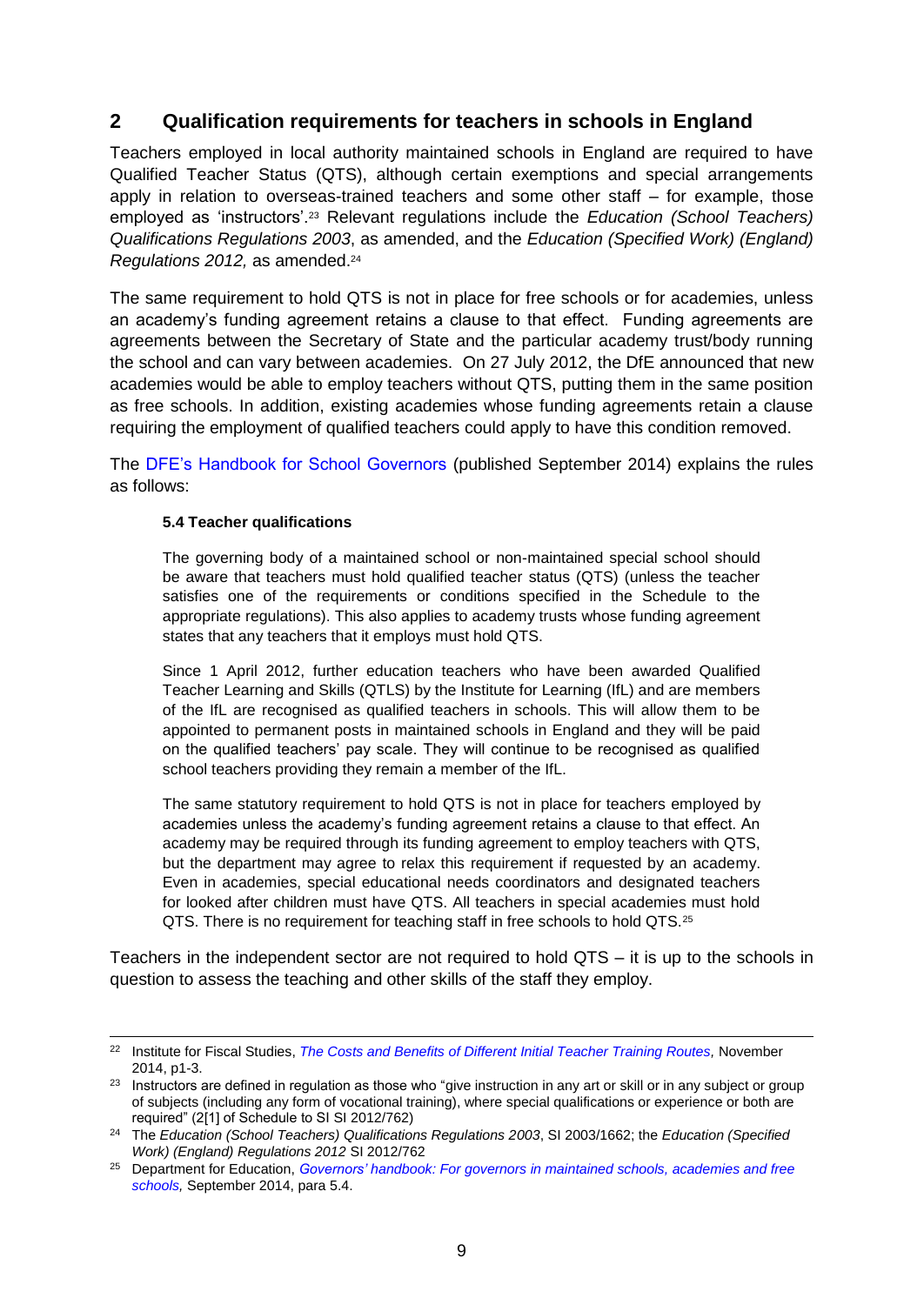In March 2011, the Secretary of State for Education announced a review of teachers' standards – the standards that qualified teachers in maintained schools are required to meet in the course of their work. The new [Teachers'](https://www.gov.uk/government/publications/teachers-standards) Standards were published on 22 May 2012 and came into force in September 2012.<sup>26</sup>

## <span id="page-9-0"></span>**3 Teacher training pathways**

There are currently several routes into teaching, and the terminology used to describe different training models can be confusing. ITT courses are often described as either being 'school-centred' (for example, the School Direct programme) or 'higher education-centred' (for example, a university-based B.Ed. course). The National College for Teaching and Leadership (NCTL) allocates and funds teacher training places.

A Statistical First Release from the DfE, dated 27 November 2014, gives details on the number of new entrants who have started, or expect to start, an initial teacher training programme in England in the academic year 2014/15.<sup>27</sup>

General information about current teacher training routes is available on the *[Get into](http://www.education.gov.uk/get-into-teaching)  [Teaching](http://www.education.gov.uk/get-into-teaching)* section of the DfE's website. A summary of the key features of each route is given below.

## <span id="page-9-1"></span>**3.1 School Direct**

The School Direct programme accepted its first cohort of students in September 2012, and it was the Government's intention that the number of places on this programme would be significantly expanded from the 2013/14 academic year.

School Direct offers two types of training places: the School Direct Training Programme; and the School Direct Training Programme (salaried). The latter of these replaces the earlier Graduate Teaching Programme, which the DfE closed to new applicants in October 2012.

The DfE [website](http://www.education.gov.uk/get-into-teaching/teacher-training-options/school-based-training/school-direct.aspx) gives further details:

## **School Direct Training Programme (salaried)**

School Direct (salaried) is a fantastic route to take if you are looking for school-based teacher training. There's nothing better than gaining quality first-hand experience from teachers in the classroom to help you become an outstanding teacher.

You'll be employed as an unqualified teacher, and you could be training in one of the country's best schools. Your training and salary is subsidised by us, the National College for Teaching and Leadership.

This programme is available to high-quality graduates with at least three years' work experience – your previous experience in the Armed Forces will count towards this requirement. Find out more about School Direct (salaried)

[…]

#### **School Direct Training Programme**

School Direct is a non-salaried route into teaching and is available to high-quality graduates. You'll spend all of your time in a school where you'll have the opportunity to

<sup>26</sup> DfE, *[Teachers' Standards,](https://www.gov.uk/government/publications/teachers-standards)* 22 May 2012.

<sup>&</sup>lt;sup>27</sup> DfE, [Statistical first release, Initial teacher training census for the academic year 2014 to 2015](https://www.gov.uk/government/uploads/system/uploads/attachment_data/file/380175/ITT_CENSUS_2014-15_FINAL.pdf), 27 November 2014.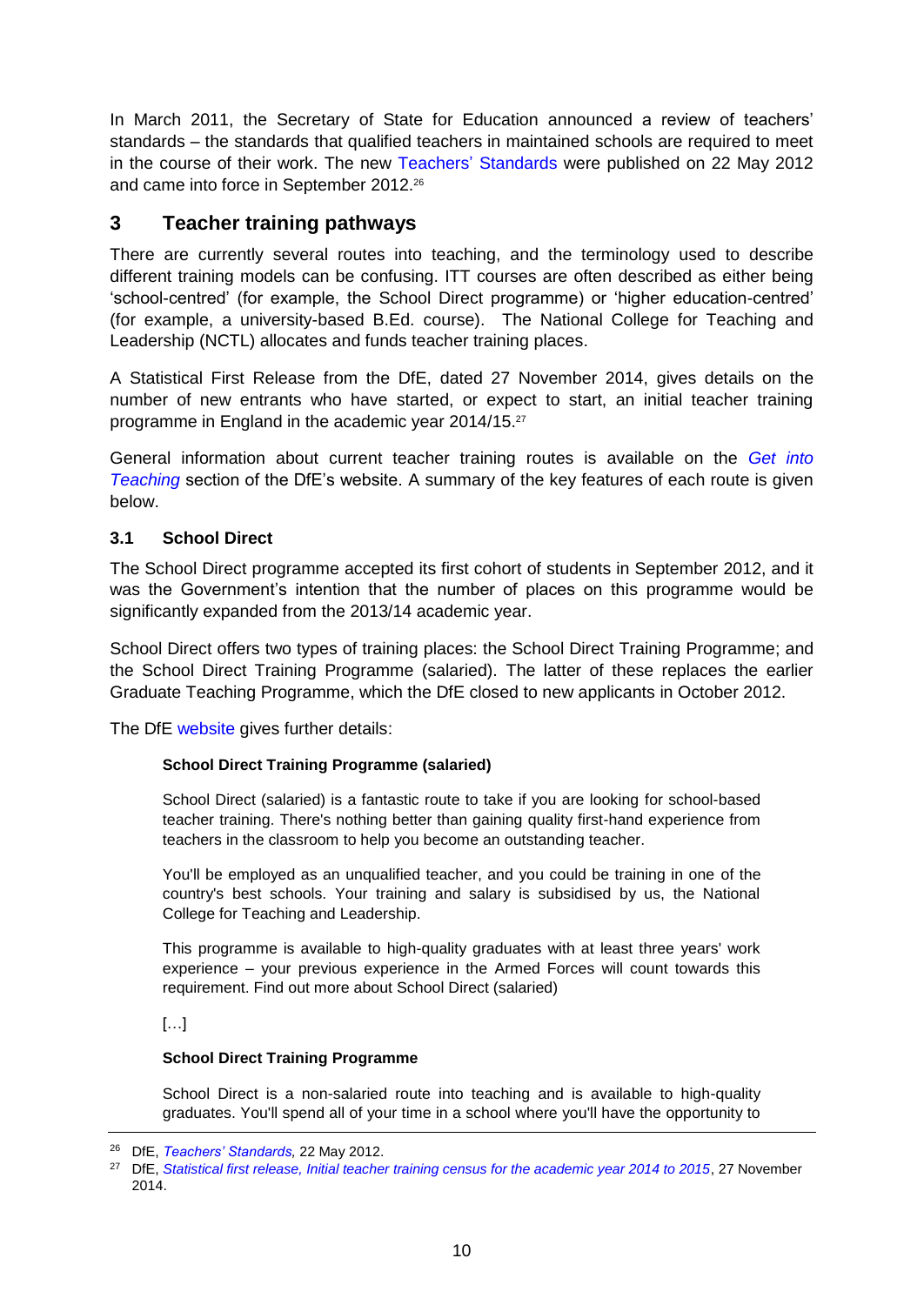teach lessons and learn from experienced teachers. You could train in one of the top schools in England.<sup>28</sup>

## <span id="page-10-0"></span>**3.2 School-centred initial teacher training (SCITT)**

SCITT programmes are designed and delivered by groups of neighbouring schools and colleges. They provide practical, hands-on teacher training delivered by practising teachers based in their own school or at a school in their network.

Students are usually based in one school from the consortium – the lead school – while completing teaching practices at others within the group. Training programmes generally last for one academic year full-time, running from September to June, and result in QTS. Many also award a PGCE from a university.<sup>29</sup>

## <span id="page-10-1"></span>**3.3 Teach First**

Teach First is an independent charity which states its vision as "working towards a day when no child's educational success is limited by their socio-economic background". <sup>30</sup> Its Learning and Development Programme is for those interested in an employment-based route into teaching. Since September 2012 it has placed trainee teachers in primary as well as secondary schools.

Trainees join Teach First and their university partners for six weeks of intensive training before teaching in a school in a low-income community for two years, where they achieve a postgraduate certificate in education (PGCE) and earn a full-time salary.<sup>31</sup>

The qualification and experience requirements for Teach First are as follows:

- 2.1 degree or above, 300 UCAS points (or equivalent, excluding General Studies)
- A degree or A-levels that satisfy our teaching requirements
- Grade C in GCSE Maths and English (or equivalent).
- Flexibility to work in any of the Teach First locations.

Candidates also need to demonstrate certain competencies linked to the values of Teach First, including resilience, humility, respect and empathy.<sup>32</sup>

Teach First receives grant funding from the Government, and additional income from fees paid by schools, charitable donations, and other sources.<sup>33</sup> The Government has allocated 2,000 training places to Teach First for 2015/16, a 33% increase on its allocation for 2014/15.<sup>34</sup>

<sup>&</sup>lt;sup>28</sup> Department for Education, ["Graduate teacher training options"](http://www.education.gov.uk/get-into-teaching/troops-to-teachers/routes-into-teaching/graduate-teacher-training), last accessed 8 January 2015.

<sup>&</sup>lt;sup>29</sup> UCAS, ["School-led teacher training"](http://www.education.gov.uk/get-into-teaching/teacher-training-options/school-based-training) and Department for Education, "School-led teacher training", last accessed 8 January 2015.

<sup>30</sup> Teach First, ["Our Vision"](http://www.teachfirst.org.uk/about/our-vision-mission-and-values), last accessed 8 January 2015.

<sup>31</sup> Teach First, ["How Does it Work?",](http://graduates.teachfirst.org.uk/sites/graduates.teachfirst.org.uk/files/LDP-Process.pdf) last accessed 8 January 2015.

<sup>&</sup>lt;sup>32</sup> Teach First, ["Requirements"](http://graduates.teachfirst.org.uk/application-selection/requirements), last accessed 8 January 2015.

<sup>33</sup> For a breakdown of *Teach First* funding, see p47 of the organisation's *[Annual Review 2012-13.](http://www.teachfirst.org.uk/annual-review-201213)*

<sup>34</sup> [PQ HL2805 \[on teacher recruitment\], 10 November 2014.](http://www.parliament.uk/written-questions-answers-statements/written-question/lords/2014-11-10/HL2805)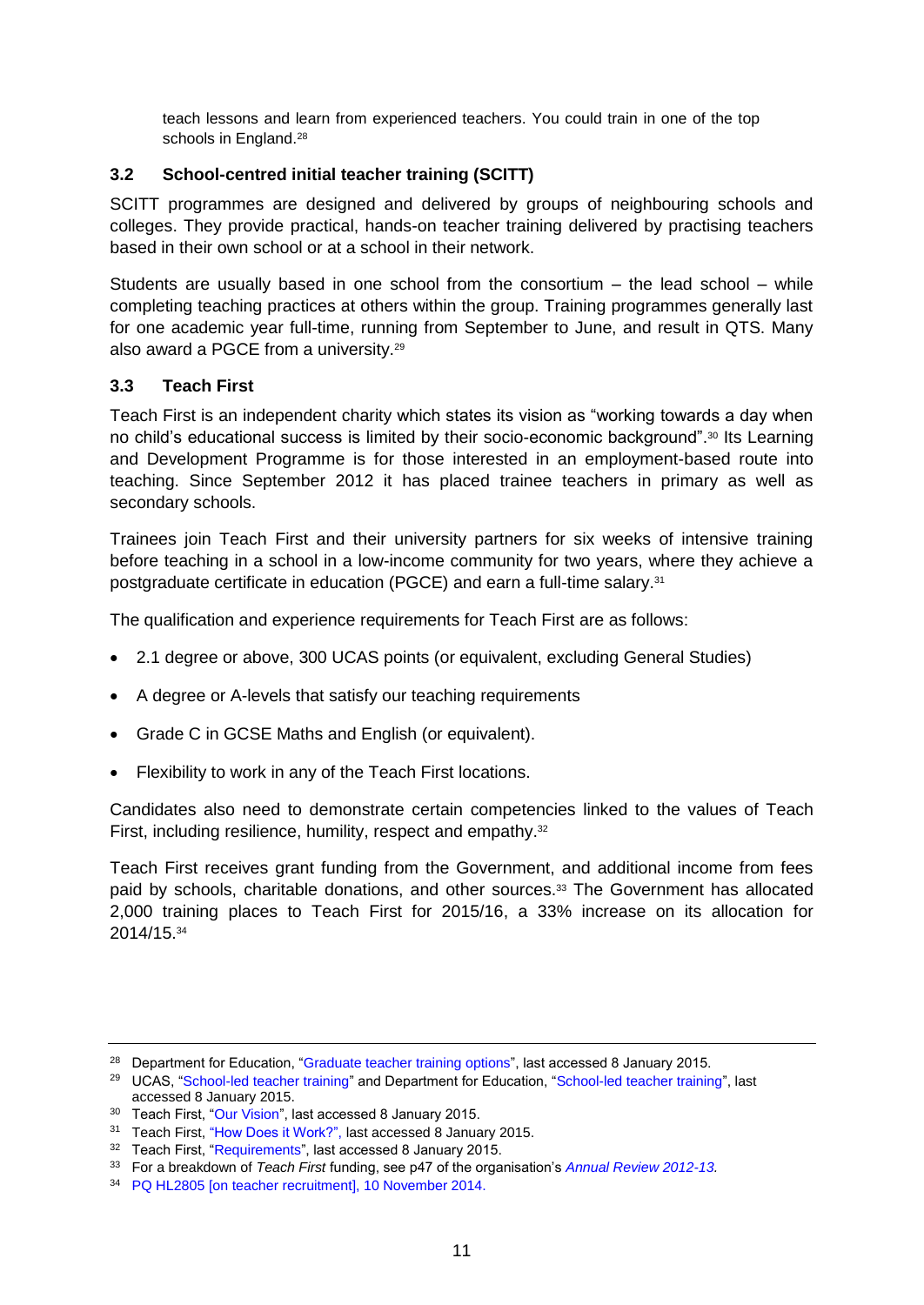## <span id="page-11-0"></span>**3.4 Troops to Teachers**

In its November 2010 White Paper, *The Importance of Teaching*, the Government announced plans to encourage more ex-servicemen and women to train as teachers as part of a scheme to be called Troops to Teachers:

We will [...] encourage Armed Forces leavers to become teachers, by developing a 'Troops to Teachers' programme which will sponsor service leavers to train as teachers. We will pay tuition fees for PGCEs [Post-Graduate Certificate in Education] for eligible graduates leaving the Armed Forces and work with universities to explore the possibility of establishing a bespoke compressed undergraduate route into teaching targeted at Armed Forces leavers who have the relevant experience and skills but may lack degree-level qualifications. We will encourage Teach First to work with the services as they develop Teach Next, so that service leavers are able to take advantage of new opportunities to move into education [...].<sup>35</sup>

A similar initiative, also called Troops to Teachers, has been running in the USA since 1984. More information on the US scheme can be found on the [DANTES](http://www.dantes.doded.mil/Programs/TTT.html) website.

The Troops to Teachers training route is open to service leavers who do not hold a first degree and who are in the two years before discharge or in the two years after discharge. The programme lasts two years and is school-based. Trainees are paid on the unqualified teacher pay scale during both years of the programme.

There have been two cohorts for the Troops to Teachers programme. The first cohort of 41 trainees started training in January 2014 and the second cohort of 54 began training in September 2014. New placements are expected to begin in early 2015.<sup>36</sup>

Further information on the programme is available on the *[Troops to Teachers](https://troopstoteachers.ctp.org.uk/)* website.

#### <span id="page-11-1"></span>**3.5 Researchers in schools**

Researchers in schools is a route into teaching for researchers who have completed, or are finishing, a doctorate.

It is a two-year, salaried training programme based in London and has been designed with Ofsted rated 'Outstanding' teacher training schools, universities, and third sector organisations. It "seeks to help schools increase subject expertise, promote research, and champion university access while allowing researchers to return to academia after completing the programme should they choose to".<sup>37</sup>

RIS offers trainees a minimum salary of £19,000 in the first year and then full-time employment in the second year, which typically begins at £25,000 per year. Candidates who have completed a doctorate in maths, physics, engineering and other shortage subjects are eligible for a salary uplift to £40,000 for both years.

Applications are open to researchers from all subject backgrounds who will have submitted a doctoral thesis. The next round of applications for 2015/16 will open on 12 January 2015.<sup>38</sup>

<sup>35</sup> DfE, *The Importance of Teaching – [The Schools White Paper 2010](https://www.education.gov.uk/publications/eOrderingDownload/CM-7980.pdf)*, November 2010, Cm 7980, p22, para 2.15.

<sup>36</sup> [PQ 216826 \[teachers: veterans\], 2 December 2014.](http://www.parliament.uk/written-questions-answers-statements/written-question/commons/2014-12-02/216826)

<sup>&</sup>lt;sup>37</sup> Department for Education, ["Researchers in Schools"](http://www.education.gov.uk/get-into-teaching/teacher-training-options/school-based-training/researchers-in-schools), last accessed 8 January 2015.

<sup>38</sup> Department for Education, ["Researchers in Schools"](http://www.education.gov.uk/get-into-teaching/teacher-training-options/school-based-training/researchers-in-schools), last accessed 8 January 2015.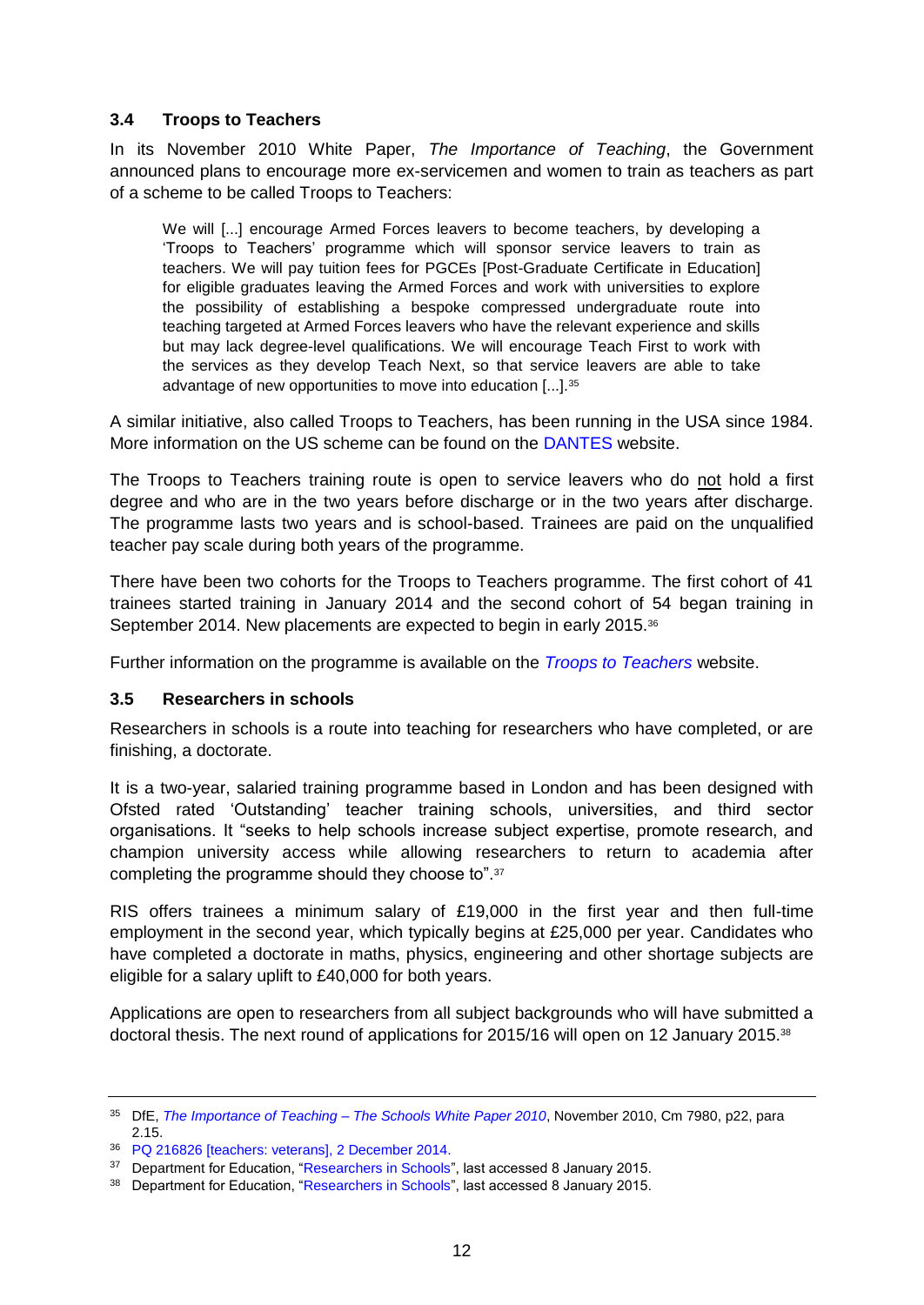#### <span id="page-12-0"></span>**3.6 University and college-based routes – undergraduate and postgraduate degrees with Qualified Teacher Status (QTS)**

Undergraduate Initial Teacher Training (ITT) degrees usually last 3-4 years (full time), while Post-Graduate Certificate in Education (PGCE) courses usually last for one year (full time). They are offered by many universities and some other higher education providers. The *[Get](http://www.education.gov.uk/get-into-teaching)  [into teaching](http://www.education.gov.uk/get-into-teaching)* website explains:

If you already have a degree, one option is to complete a postgraduate certificate in education (PGCE) at a university or college. Universities work with school partnerships to offer at least two school experience placements as part of your training.<sup>39</sup>

If you don't have a degree, you can study for your degree and complete your teacher training at the same time at various universities and colleges in England. Full-time courses usually take three to four years, while part-time courses take four to six years. But if you've got undergraduate credits from previous study, you might be able to complete a course in two years.<sup>40</sup>

All applicants for Postgraduate Certificate in Education (PGCE) courses need to have already obtained an undergraduate degree or recognised equivalent qualification. Further information about the application procedure, and detailed information about eligibility and prior qualification requirements, can be found on the DfE *[Get into teaching](http://www.education.gov.uk/get-into-teaching)* website.

In July 2013, the DfE published additional separate [guidance](https://www.gov.uk/government/uploads/system/uploads/attachment_data/file/227315/Assessment-only-route-to-qts.pdf) on 'assessment only' routes to achieving QTS for experienced teachers.<sup>41</sup>

## <span id="page-12-1"></span>**3.7 General entry requirements for ITT and the professional studies tests**

Since September 2013, students entering ITT in England have had to meet a number of minimum standards. All students, regardless of training pathway, are required to hold GCSEs in English and Maths at grade 'C' or higher, or be able to demonstrate they have reached an equivalent standard. Those enrolling on primary ITT courses are also required to hold GCSE science at C or above. Generally, those enrolling on postgraduate courses (as the name suggests) also need to have a first degree or equivalent.<sup>42</sup>

Additionally, entrants to all courses from September 2013 have been required to sit and pass new professional skills tests (in literacy and numeracy) before beginning their course. This includes applicants to the Troops to Teachers programme. Previously, trainees were able to complete these tests during the course of their studies. Trainees are able to make three attempts at the tests; if they are unsuccessful, they are then required to wait two years at which point they may make another three attempts.<sup>43</sup>

Individual ITT providers may also set their own requirements for entry onto courses which are more stringent than the national requirements.

In a written ministerial statement on 6 March 2014, the Schools Minister, David Laws, announced that there had been errors in the marking of some professional studies tests dating back at least as far back as April 2010. As a result, 721 candidates were awarded a pass in error in the 2012-13 academic year and between October 2012 and March 2014 27

<sup>39</sup> DfE, ["University-led teacher training"](http://www.education.gov.uk/get-into-teaching/teacher-training-options/university-based-training), last accessed 8 January 2015.

<sup>40</sup> DfE, ["Undergraduate ITT courses"](http://www.education.gov.uk/get-into-teaching/teacher-training-options/university-based-training/undergraduate-itt), last accessed 8 January 2015.

<sup>41</sup> DfE, *[The assessment-only route to achieving QTS](https://www.gov.uk/government/uploads/system/uploads/attachment_data/file/227315/Assessment-only-route-to-qts.pdf)*, July 2013.

<sup>42</sup> DfE, ["Basic requirements to become a qualified teacher"](http://www.education.gov.uk/get-into-teaching/apply-for-teacher-training/basic-requirements?keywords=entry+requirements), last accessed 8 January 2015.

<sup>43</sup> *ibid*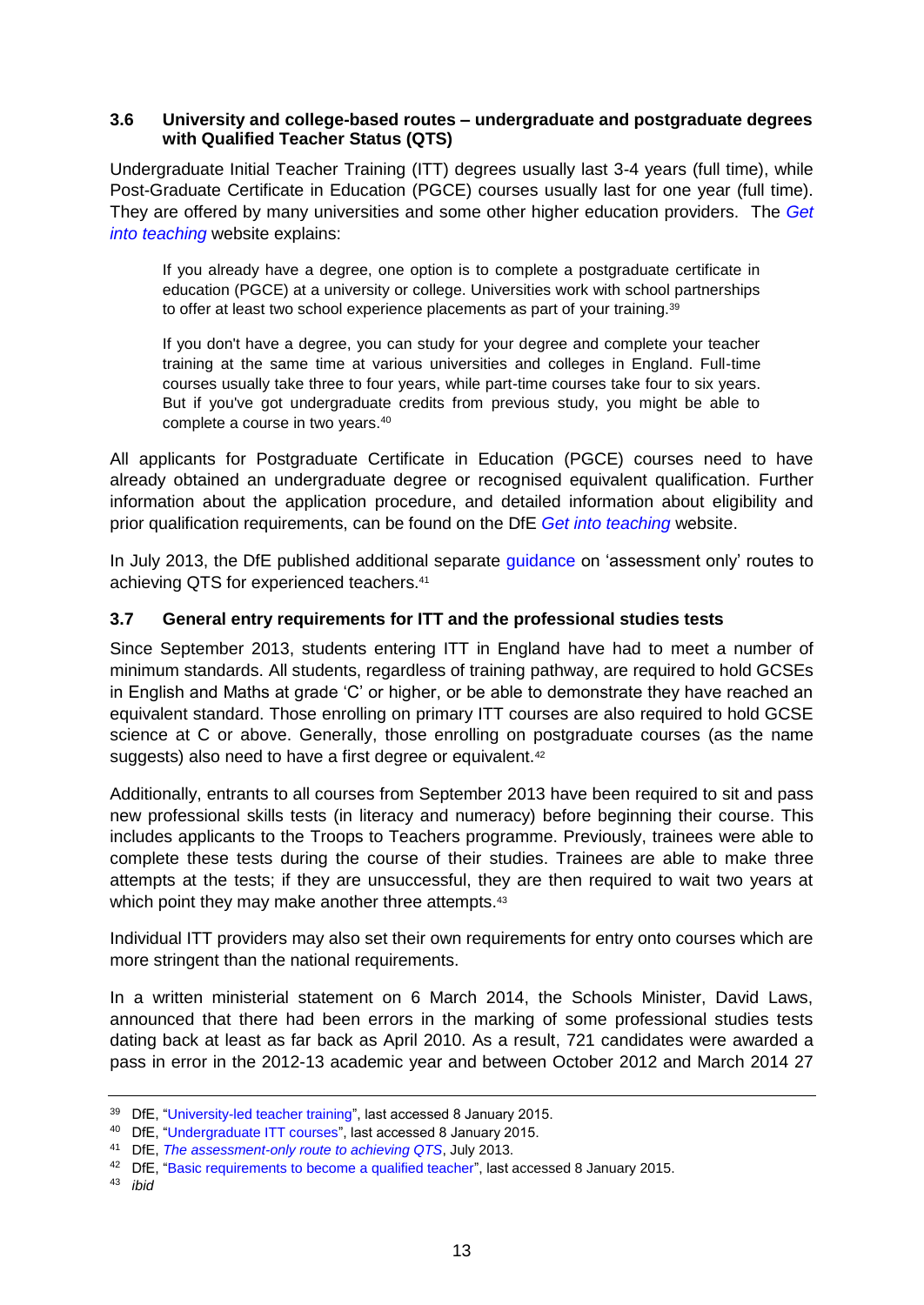candidates were incorrectly awarded a fail. The Minister stated that the errors had been rectified by the Standards and Testing Agency and so the current tests were not affected.<sup>44</sup>

## <span id="page-13-0"></span>**4 Financial support for trainee teachers**

The system of financial support for teacher trainees in England is complex; individuals considering applying for teacher training programmes should establish what support they are likely to qualify for by contacting the DfE's *Teaching Line* (0800 389 2500), their H.E. institution, or [Student Finance England.](https://www.gov.uk/contact-student-finance-england)

## <span id="page-13-1"></span>**4.1 Undergraduate trainees**

For undergraduate ITT students, the financial arrangements are the same as for other students undertaking a first degree course – that is, eligible students can apply for student loans to cover fees and maintenance, and grants for living costs.<sup>45</sup> They may also be eligible for bursaries or other support offered by their institution.

## <span id="page-13-2"></span>**4.2 Postgraduate trainees**

For postgraduate trainees, the amount and type of support depends on personal eligibility and financial circumstances, prior qualifications, type of course (particularly, subject specialism) and mode of study. As the name suggests, those enrolled on the School Direct (Salaried) scheme earn a salary and may not qualify for a bursary or other student support. Similarly, those enrolled on Teach First programmes are paid a wage while training.

## <span id="page-13-3"></span>*Bursaries*

Eligible non-salaried trainee teachers on postgraduate programmes may qualify for a training bursary – an incentive payment designed to attract highly-qualified trainees in shortage subject areas. Trainees do not need to apply for a bursary – if they meet the eligibility criteria, payments will start when they begin their course.

The following table provides an overview of bursary levels for eligible students in the academic year 2015/16:

|                              | <b>Trainee</b><br>with<br>1 <sup>st</sup> /PhD | 2:1/Master's | 2:2     | Other $\overline{^{(a)}}$ |
|------------------------------|------------------------------------------------|--------------|---------|---------------------------|
| <b>Physics</b>               | £25,000                                        | £25,000      | £15,000 | £9,000                    |
| <b>Maths</b>                 | £25,000                                        | £20,000      | £15,000 | £9,000                    |
| Chemistry,<br>computing      | £25,000                                        | £20,000      | £15,000 | £0                        |
| Languages <sup>(b)</sup>     | £25,000                                        | £20,000      | £15,000 | £0                        |
| <b>Biology</b>               | £15,000                                        | £12,000      | £10,000 | £0                        |
| Primary maths <sup>(c)</sup> | £12,000                                        | £12,000      | £12,000 | £9,000                    |
| Geography, D&T               | £12,000                                        | £9,000       | £4,000  | £0                        |

<sup>44</sup> [HC Deb 6 March 2014, c52-3WS](http://www.publications.parliament.uk/pa/cm201314/cmhansrd/cm140306/wmstext/140306m0001.htm#14030653000004)

<sup>45</sup> Some students may be eligible for additional support dependent on personal circumstances- e.g., student parents may qualify for help toward childcare costs.